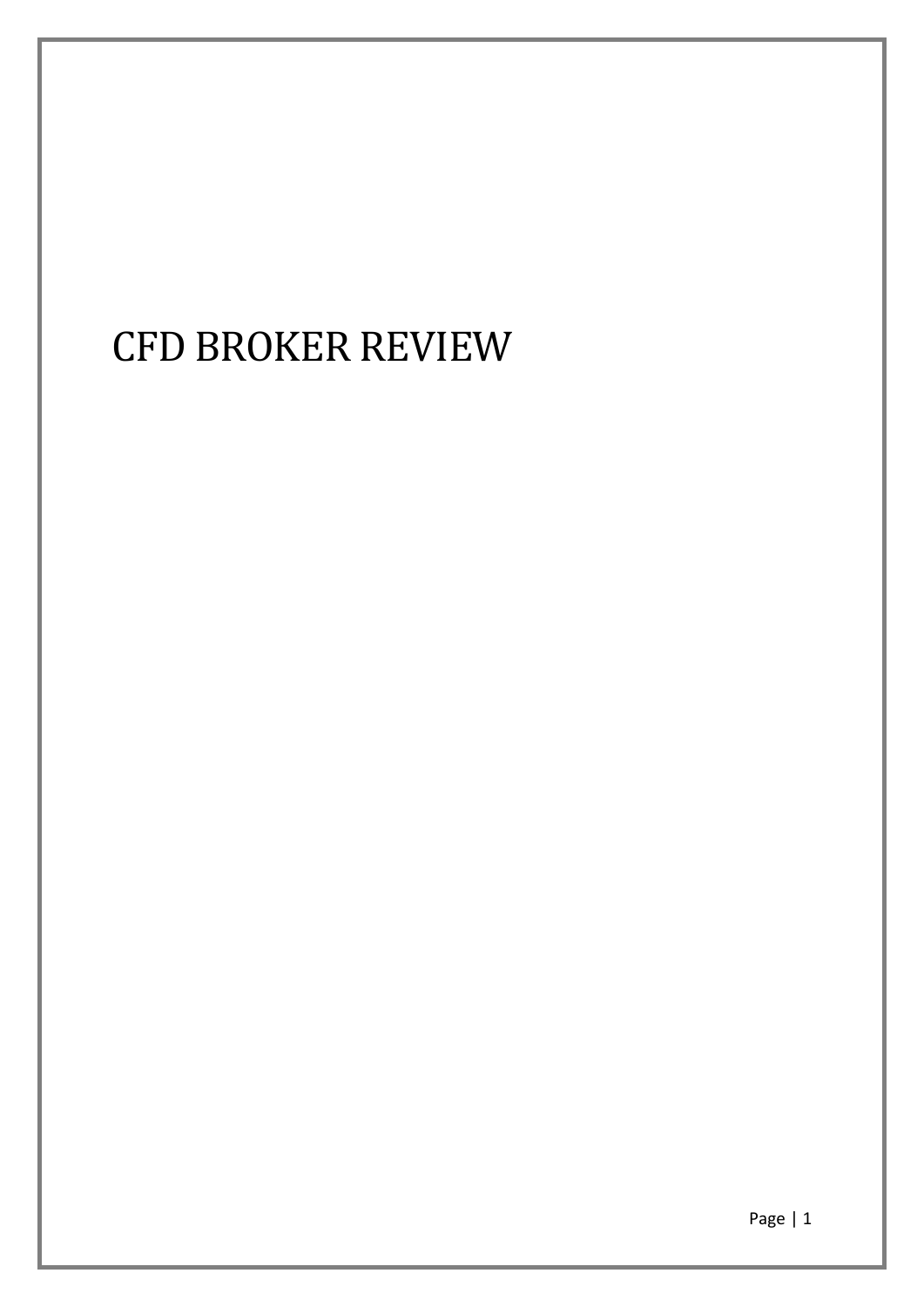# <span id="page-1-0"></span>**Extract**

In this CFD Broker Review, I examine factors that can have a profound impact on CFD traders accounts – and their wallets. I examine the cost of executing trades in some of the most popular products amongst retail traders: Stock indices, currencies as well as some commodities. Additionally, I look at the fees that CFD companies charge their clients.

This is an independent study – driven by a desire to reduce the cost of my own trading.

Author: Peter Thurman – journalist and trader

Completed: 9<sup>th</sup> March 2020

# Table of Contents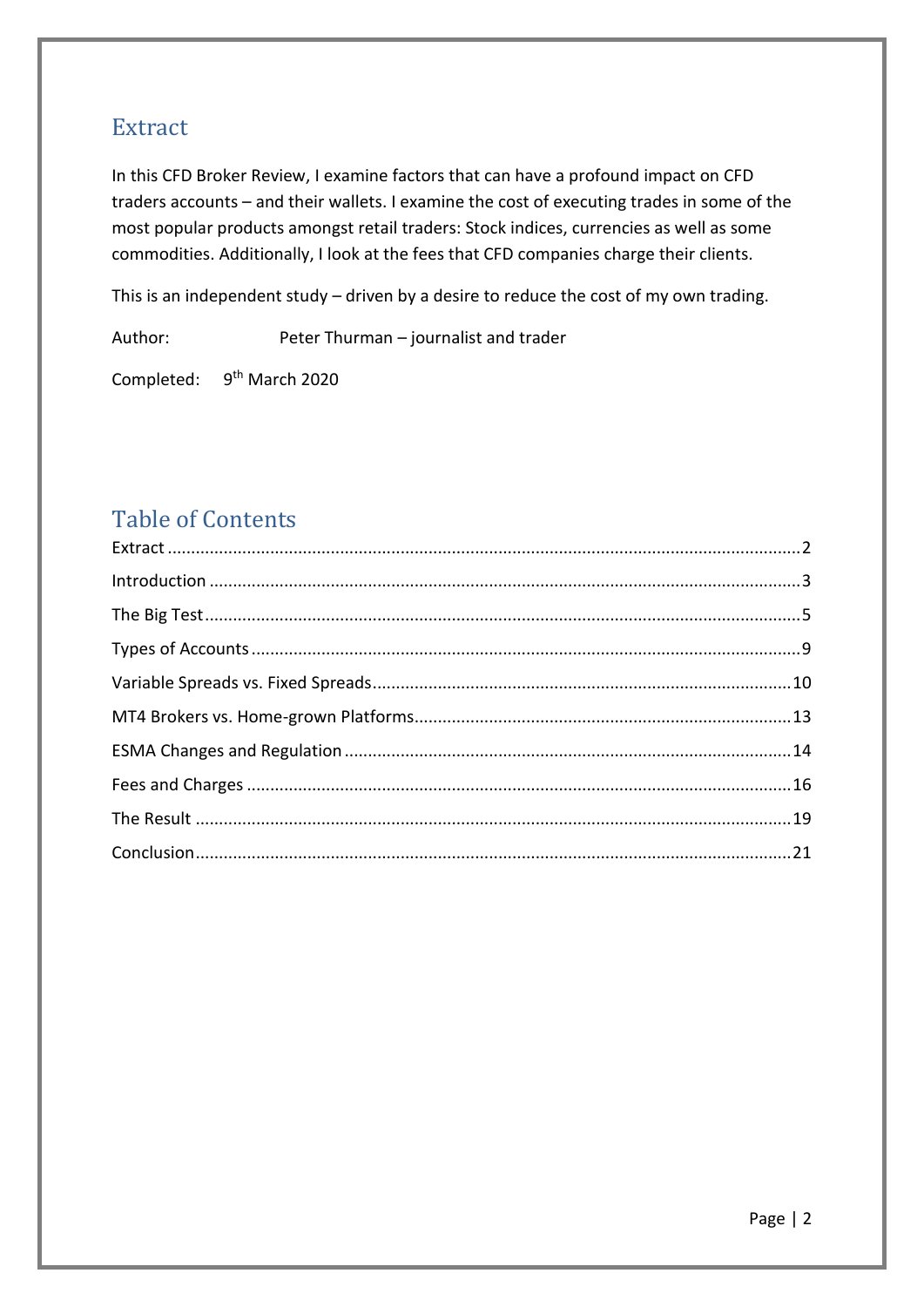# <span id="page-2-0"></span>**Introduction**

The CFD Broker Review started as a discussion between a few friends of mine, who all share an interest in trading the financial markets.

We started discussing which CFD broker was the best. Obviously, there is no correct answer to this question. Some prefer one broker while some prefer another. Some like MT4 and MT5 platforms, and some like Cloud platforms. So, we asked another question. Which broker is the best – on the matters that are substantiated by facts? In this report I seek to answer this question.

I am a journalist by trade, but a trader by heart, so to merge my investigative streak with my passion for CFD trading seemed like a good way to spend my time, while observing the markets and my positions.

I acknowledge that facts are facts, but facts do change. I acknowledge that brokers change their terms and conditions frequently, and at short notice. I also acknowledge that what was facts yesterday may not be facts today.

This is an independent study. I have not been funded by any broker to write this review.

This is not a "name and shame" document either. I found some great CFD brokers and I found some truly bad ones, especially in some conspicuous offshore locations. However, my feelings asides, I decided to simply state the facts and let them speak for themselves.

This review is more than just a ranking list of CFD providers. My research uncovered some highly questionable practises by some firms. While I decided not to name and shame, I want to at least make the public aware of the practises, so they know what to look out for.

I have backed up my findings with screenshots and video recordings. At the point of publication, the numbers are correct. Should a mistake have crept in, I sincerely apologise, and I will rectify the mistake by amending the review.

I hope that my CFD broker review will help novice and experienced traders select their broker with greater diligence. I hope that traders will open their eyes to the dubious practises and perhaps check their broker statements with greater care and attention.

Old habits die hard. CFD brokers are like supermarkets. Once we are used to one, we find it hard to start "shopping" elsewhere. However natural this behaviour is, it may cost you quite a lot more than you are perhaps aware of.

A friend of mine looked over my data and saw his own broker featured in the survey. It had a relatively average ranking of around 24, about 3 times more expensive than the cheapest broker. We calculated that he would save about £75 **a day** by moving from his current broker to the cheapest broker, without changing his trading style the slightest.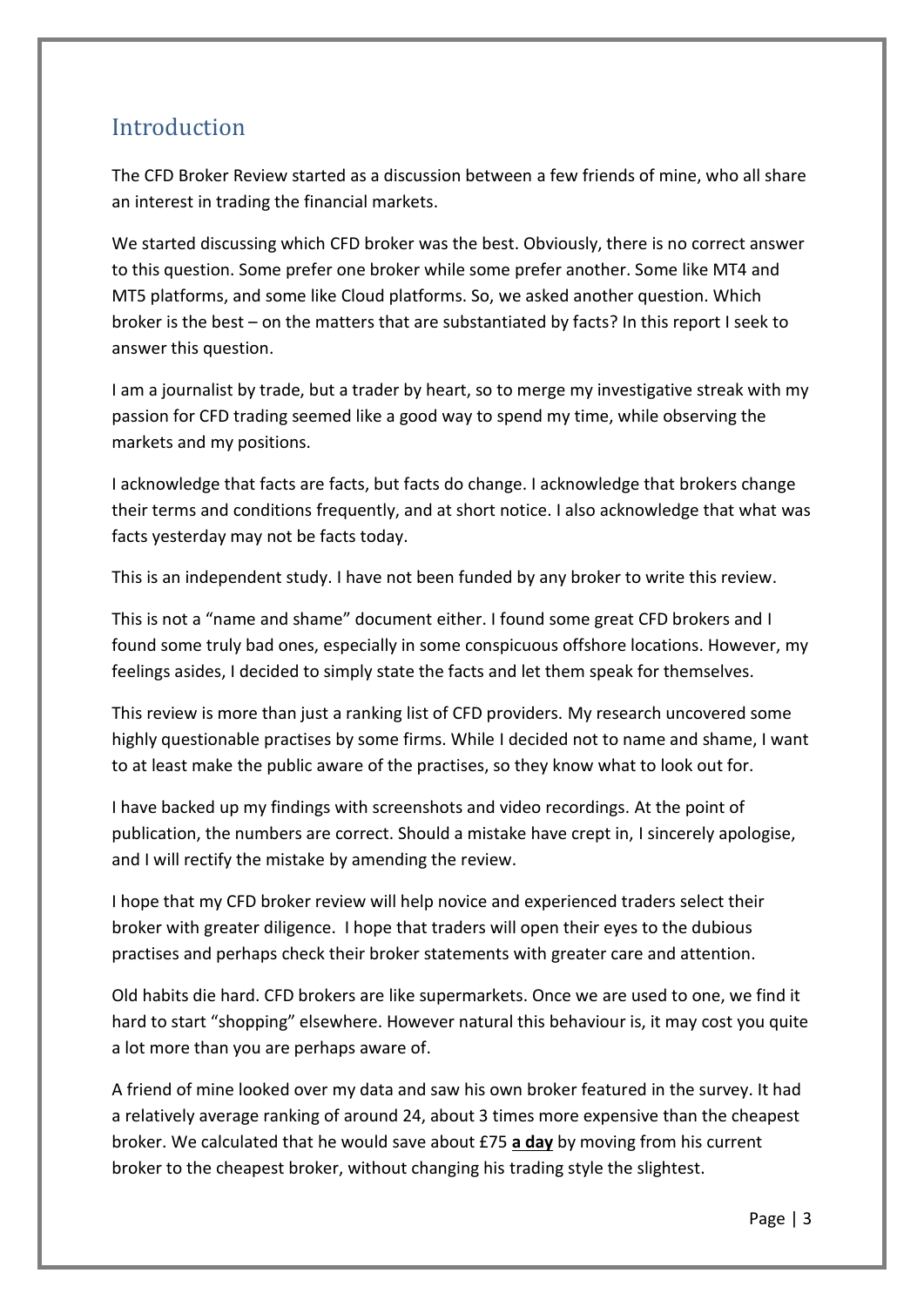## He declined.

When I asked what held him back from changing, he gave me an answer, that may explain why people find it hard to change broker:

"Well, then I have to get used to a new platform. I quite like the old one and they have great charts. I love their charts and their news service."

Another friend, also a trader, who had listened in on our conversation, offered his biting assessment of this perspective, by stating drily: "I hope your current broker and their charts, and their news service is worth £18,750 a year. You could get a bloody Bloomberg terminal for that kind of money!"

Indeed!

I am happy to receive feedback and comments, or even answer questions, should you have any.

Thank you

Peter Thurman

Copenhagen 9<sup>th</sup> March 2020

[pm.thurmann@gmail.com](mailto:pm.thurmann@gmail.com)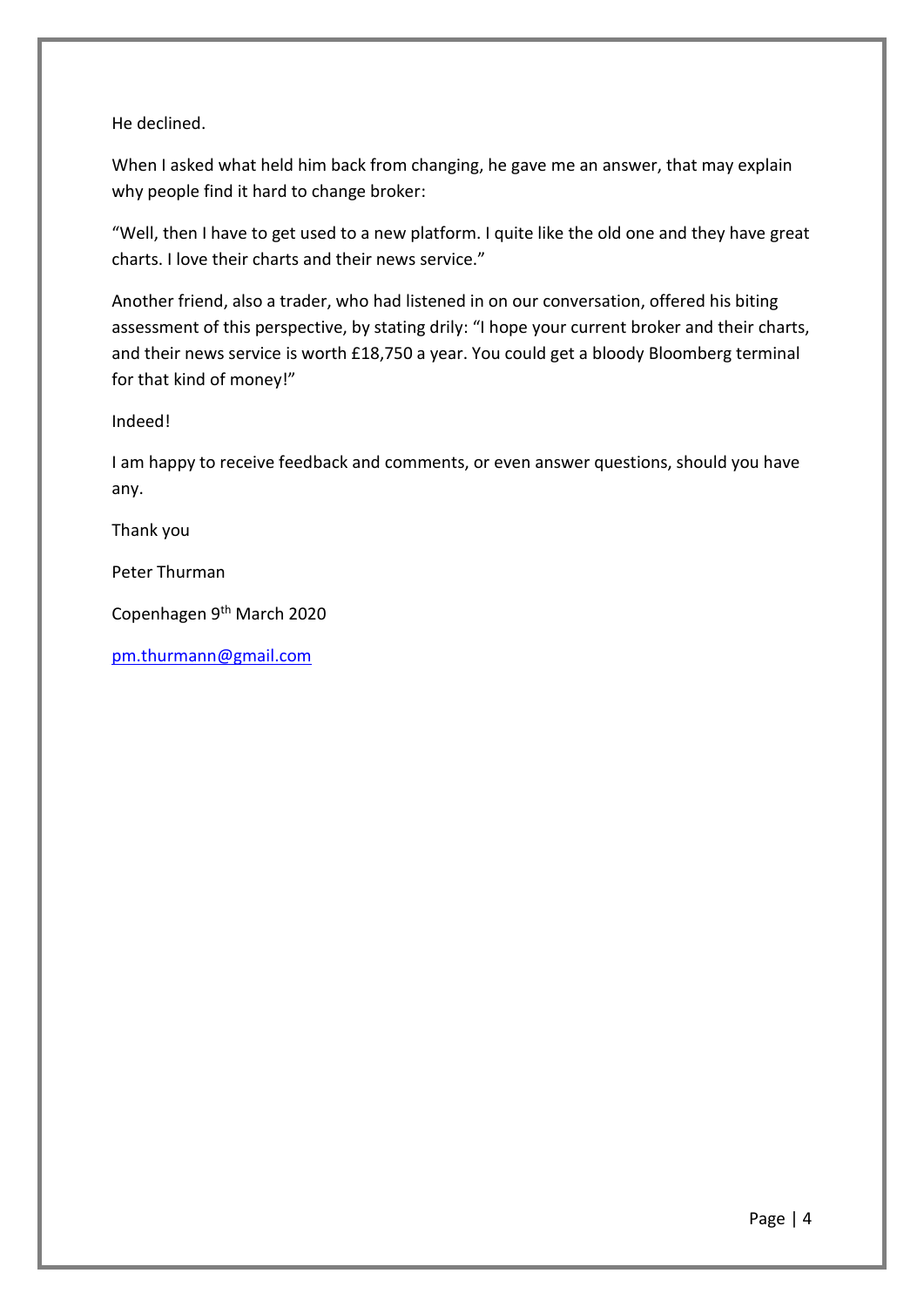# <span id="page-4-0"></span>The Big Test

In the month of January 2019 and again in March 2020, I set out to test as many CFD brokers as possible. In total I tested in excess of 100 Contract for Difference brokers.

I wanted to test for two things:

- **1. Size of spread**
- **2. Fees and charges**

I opened accounts with brokers from all over the world, in many different regulatory jurisdictions. I acknowledge there must be many more brokers out there that I didn't examine, but I am certain that I researched all the major CFD players and an ocean of smaller ones too.

This was a love project rather than a commercial enterprise. Towards the end of the research, however, it got a little tedious. Whenever I found another CFD broker to investigate, my thought was:

## **"Not another MT4/MT5 CFD broker with variable spreads".**

I simply got tired of testing the same old set-up that so many CFD brokers deploy. They hire an MT4 platform and set themselves up for business in some obscure offshore location, where there is no customer protection, no Ombudsman, and very little, if any, regulatory oversight. I tested them anyway, begrudgingly. I didn't uncover any pearls unfortunately, and many of those brokers were simply omitted in my final assessment, purely because they were:

## **1. Uncompetitive**

**2. Regulatorily irresponsible**

I don't want to be the one who is responsible for giving attention to a low-cost broker in say Vanuatu, which has a questionable reputation.

For example, I found a broker with compelling spreads, based in Vanuatu. When I found the broker also offered Binary Options, I immediately decided **not** to include it in the review. Whenever a broke also offered questionable products like Binary Options, they immediately disqualified themselves from the review.

# No Accounting for Taste

Originally, I also wanted to test for platform preference, but I later rejected the idea because there is no accounting for taste. Some like small trading tickets while others prefer large trading tickets. Who is right? Who is wrong? Hence, I focused only on the matters that I could factually substantiate.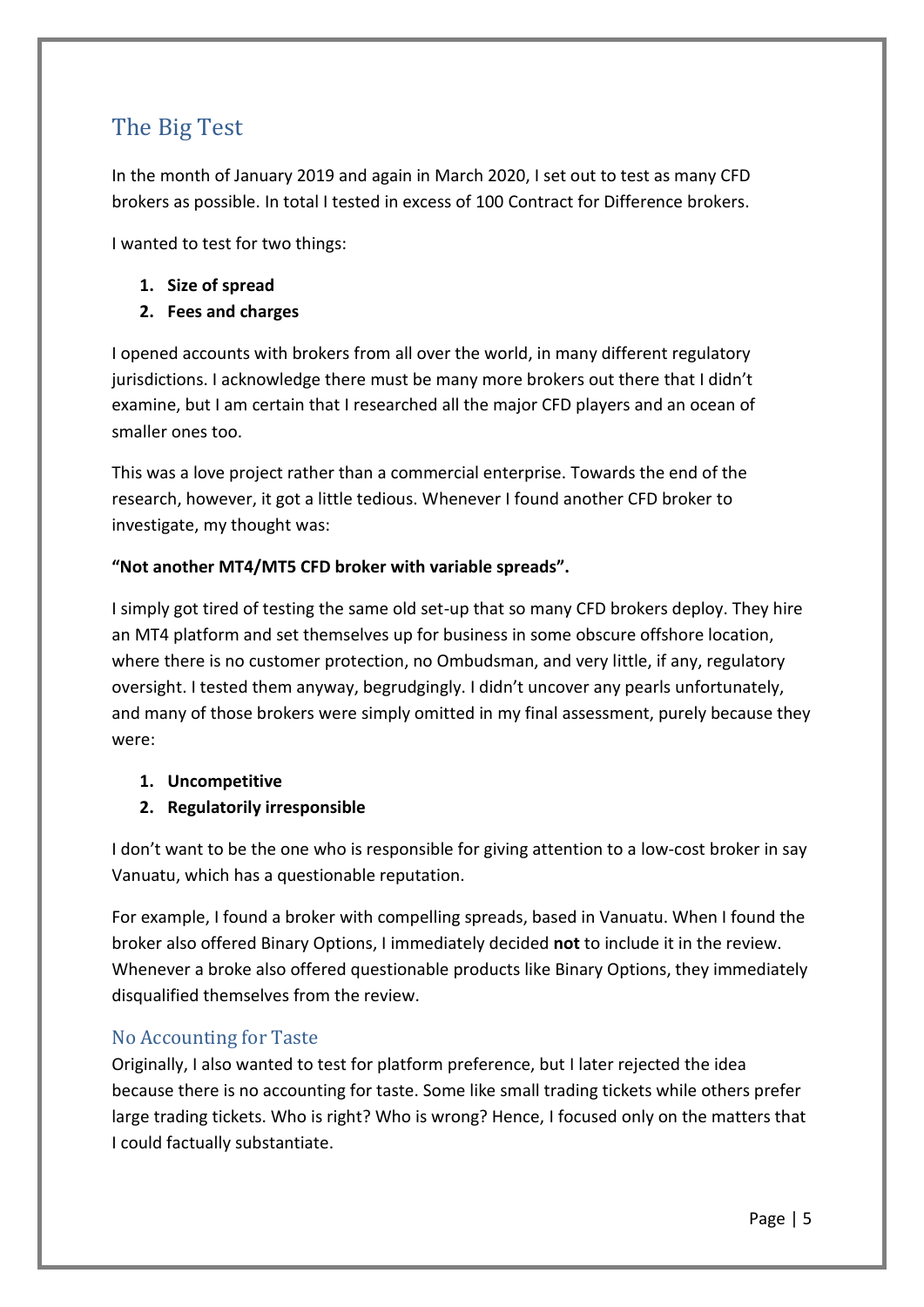The products I "price tested" are the most traded CFD products amongst retail traders. This was based on talks with other traders and our own respective CFD brokers.

- **1. Dow Jones Index**
- **2. SP500 Index**
- **3. Dax Index**
- **4. FTSE Index**
- **5. Euro Dollar**
- **6. Sterling Dollar**
- **7. Dollar Yen**
- **8. Euro Yen**
- **9. Nymex Crude Oil**
- **10. Gold**

I collected the spread prices (bid-ask difference) from all the brokers I investigated. I then **added up** the "spread". It gave me a way to rank the CFD brokers.

#### Fictitious example

| Dow Jones index        | 3     |
|------------------------|-------|
| SP500 index            | 0.6   |
| Dax index              | 1.2   |
| <b>FTSE index</b>      | 1.2   |
| Euro Dollar            | 2     |
| <b>Sterling Dollar</b> | 2.4   |
| Dollar Yen             | 3     |
| Euro Yen               | 3.7   |
| Nymex Crude Oil        | 3     |
| Gold                   | 0.73  |
| <b>TOTAL SCORE</b>     | 20.83 |

This example shows that all the spread added together comes to 20.83. I collected the data when the markets were open, and the spreads were at their lowest. Some products are at their lowest later in the trading day, such as the US index markets. I took the bid-ask spread after the American markets opened.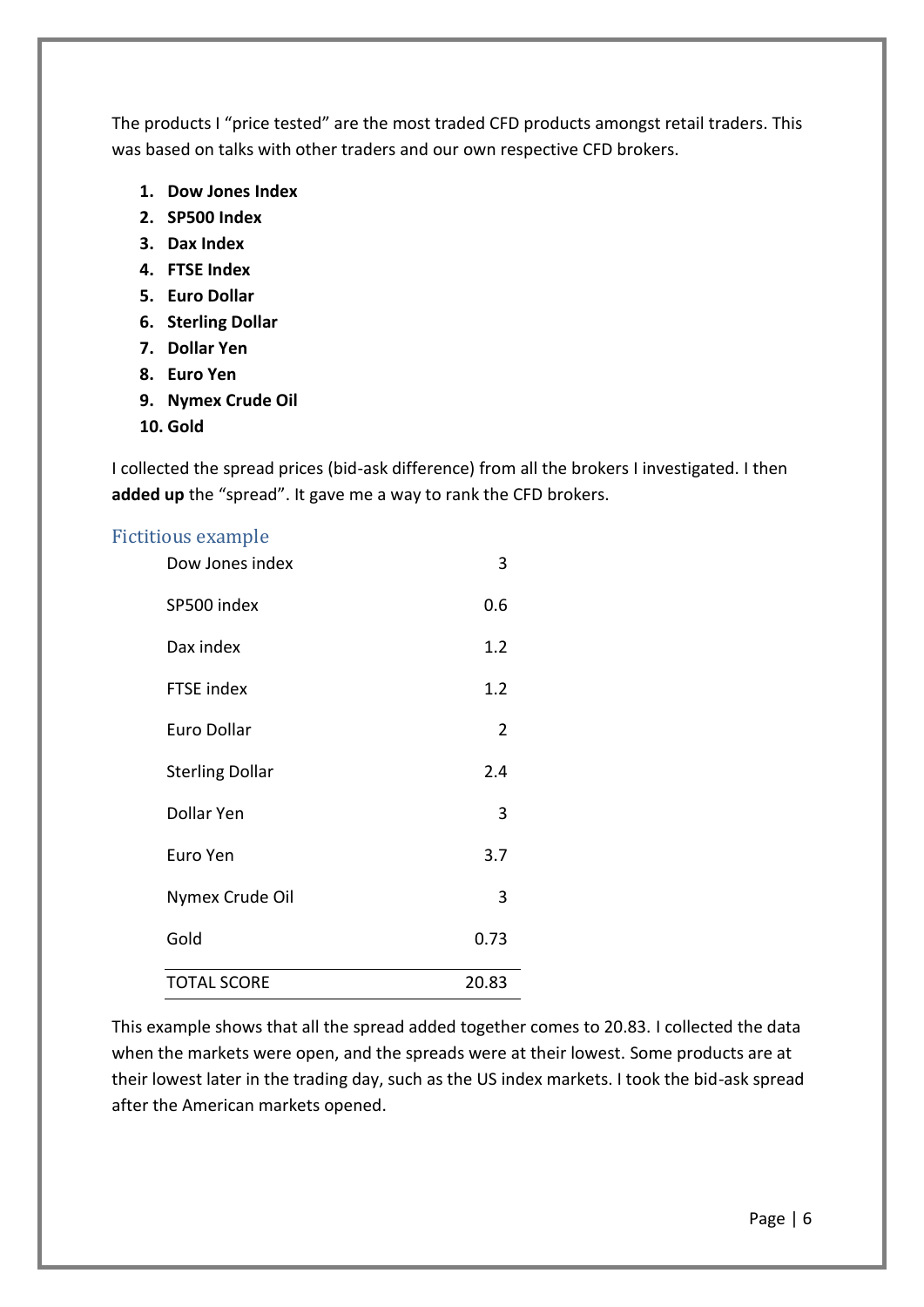Logically, you want to trade with a broker that has as low a score as possible. The spread, the bid-ask of an instrument, is an expression of the silent commission paid to execute a trade.

If the spread in the Dow Index is 3 points, then it will take a 3-point movement before your position is in a breakeven position. If you trade with a broker that offers a 1-point spread in the Dow Index, well then you are two points better off.

My investigation found that the median spread was around the 18. However, I found brokers that had a score of close to 50, and I found a broker that had a score of less than 10.

Many of the well-known brokers had a score around 12-14, but I found some remarkably low score brokers too.

| The highest score I found was: | 49.65 |
|--------------------------------|-------|
| The lowest score I found was:  | 9.05  |

In other words, the trader who traded with the most expensive broker would pay more than 5 times as much in "silent commission" than the trader who traded with the cheapest broker. The trader who trades regularly with one of the top-level brokers regularly pay **50% more** in spread commission than if they traded with a low-score broker.

That is quite an eye opener!

## Example

My friend from the introduction of this review trades with IG Markets. He trades the FTSE 100 index a handful of times a day. His stake size is £25. The spread of the FTSE 100 index is 1 point at IG Markets.

**Yearly cost:** 5 trades a day \* £25 stake \* 1-point spread \* 250 days = **£31,250**

Now take the same setup, but with a low-cost broker. We found one broker that offered the FTSE 100 index at 0.4. There was no trickery there. It is a regulated outfit, all above board.

**Yearly cost:** 5 trades a day \* £25 stake \* 0.4-point spread \* 250 days = **£12,500**

A saving of £18,750 a year in execution cost could be achieved by our friend, was he to swap from one broker to another.

## Wrong Information

During my investigation I consulted with the brokers chat function, when there was one, to enquire about spreads. I would also download pricing lists from their websites and compare that information with what I witnessed on the platforms. Annoyingly, I often found a discrepancy between the advertised spreads and the actual spreads.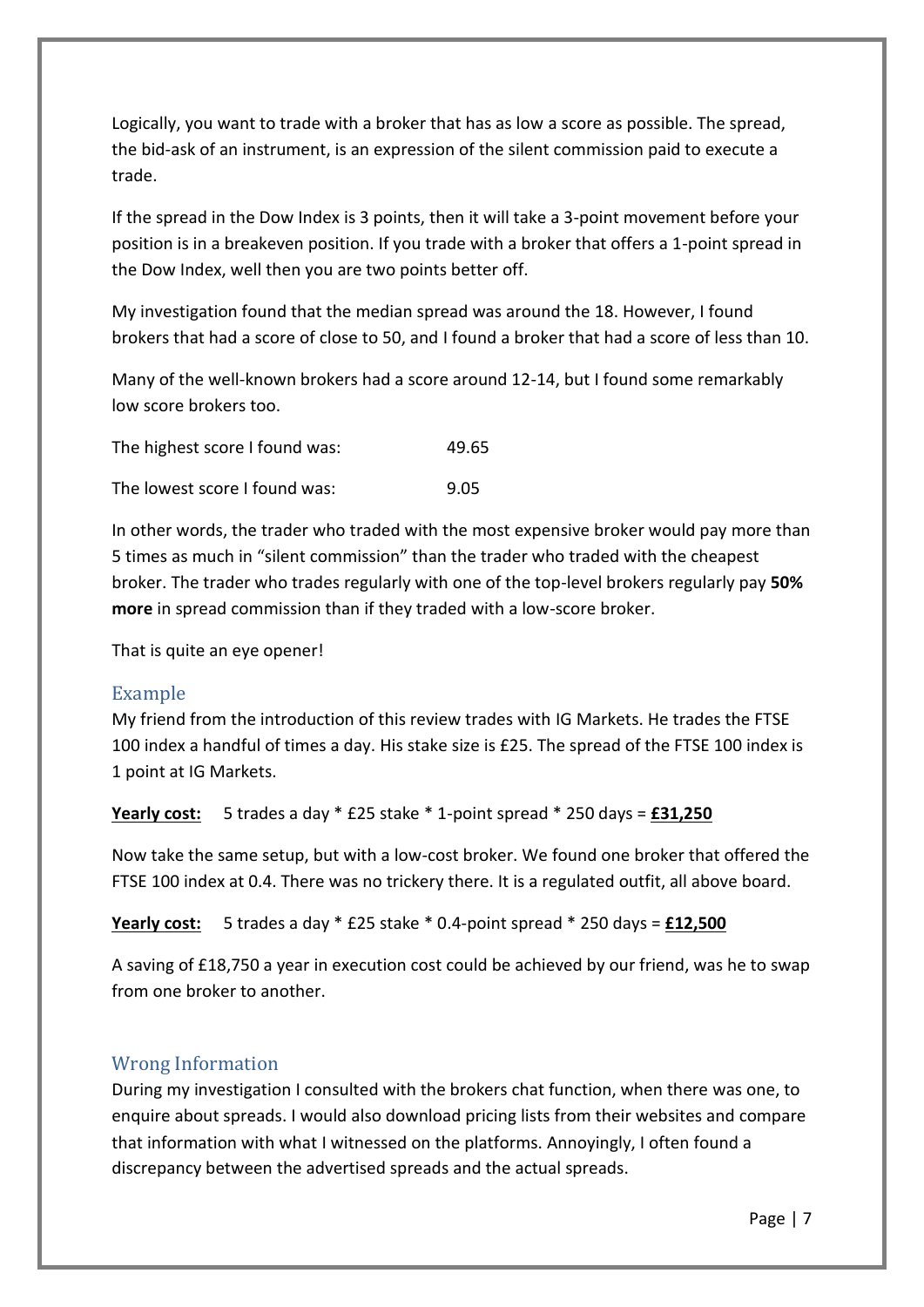# Example

I don't want to single out Tickmill. They appear to be a good broker, and they are a regulated entity. They came up favourably in the initial review. In the literature on their website, they state that their Euro Dollar spread is "from 0", but typically the spread is 0.2. There it is again – the curse of the "From 0" marketing hype.



| <b>FOREX</b>  | STOCKS INDICES & OIL  |                       | <b>METALS</b>        |
|---------------|-----------------------|-----------------------|----------------------|
| Instrument    | <b>Minimum Spread</b> | <b>Typical Spread</b> | <b>Long Position</b> |
| <b>EURPLN</b> | 0                     | 20                    | $-37$                |
| <b>EURSEK</b> | 0                     | 25.65                 | $-38.5$              |
| <b>EURSGD</b> | $\circ$               | 2.8                   | $-13.4$              |
| <b>EURTRY</b> | O                     | 40                    | $-208.1$             |
| <b>EURUSD</b> | o                     | 0.2                   | $-9.88$              |

When I came to document the evidence, I found that Tickmill had a spread of 1.8 in Euro Dollar. I can accept some discrepancy, but to pitch your spread at 0.2 and then show 1.8 on the actual trading platform gave a bad impression of a broker I had heard good things about. Maybe I recorded Tickmill on a bad day or a volatile day. However, facts are facts.

| Help                                   |                                                                                             |            |  | 2090614419: Tickmill- |
|----------------------------------------|---------------------------------------------------------------------------------------------|------------|--|-----------------------|
| 渦                                      |                                                                                             | EURUSD, H4 |  |                       |
| <b>SELL</b><br>18 <sup>1</sup><br>1.14 | EURUSD, H4 1.14011 1.14750 1.13811 1.14189<br>1.00<br><b>BUY</b><br>10 <sup>9</sup><br>1.14 |            |  |                       |
|                                        |                                                                                             |            |  |                       |

Tickmill also said their typical spread in Sterling Dollar was "from zero" and the normal spread is 0.7. See evidence below.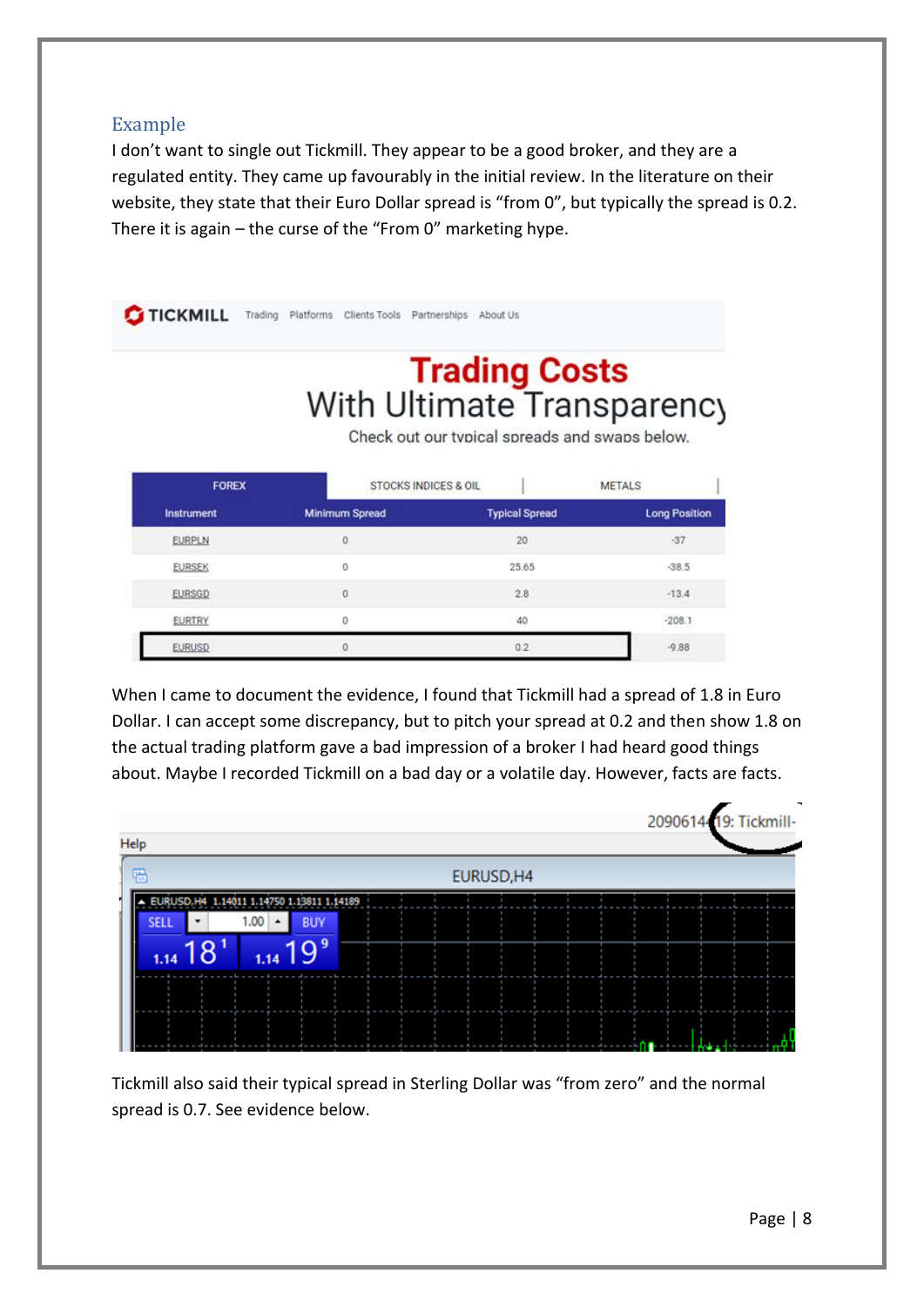#### When I checked the platform, I found a spread of 2.

| 2090614419: Tickmill                  |                                                                                                                                                                                   |
|---------------------------------------|-----------------------------------------------------------------------------------------------------------------------------------------------------------------------------------|
| 突⊦                                    |                                                                                                                                                                                   |
| $\Sigma$<br>▣<br>$\qquad \qquad \Box$ | 喎<br>GBPUSD, H4                                                                                                                                                                   |
| $-1.14990$<br>1.14189<br>1.13370      | GBPUSD, H4 1.30697 1.32004 1.30345 1.31537<br>1.00<br><b>SELL</b><br><b>BUY</b><br>$\overline{\phantom{a}}$<br>$\blacktriangle$<br>$\overline{9}$<br>9<br>----<br>$1.31-$<br>1.31 |

They advertise their spread in Dollar Yen as 0.2. I found their spread to be 1.8 when I investigated it. Of course, I have video evidence of this.

I am not highlighting Tickmill because I think they are dishonest, not at all. They are a popular broker, but I struggle to understand why there is such a large deviation from their advertised spreads and the spreads I observed on their platform.

I wish I would say they were the only broker to do this, but they were not.

# <span id="page-8-0"></span>Types of Accounts

Whenever I was confronted with brokers that offered more than one kind of trading account, I selected their **standard account**.

For example, CFD companies like IG Markets, Pepperstone, FX Pro and IC Markets will offer many different kinds of accounts, some called MT4, some called Raw Accounts etc.

A Raw Account, for example, is a type of account where you pay a very small spread, but you pay a commission to execute the trade. That complicated my research.

The issue with these Raw Accounts, that often advertise spreads "from zero", is several folds. I will discuss this issue next. There really is a marketing hype issue with **variable spreads** as opposed to **fixed spreads.**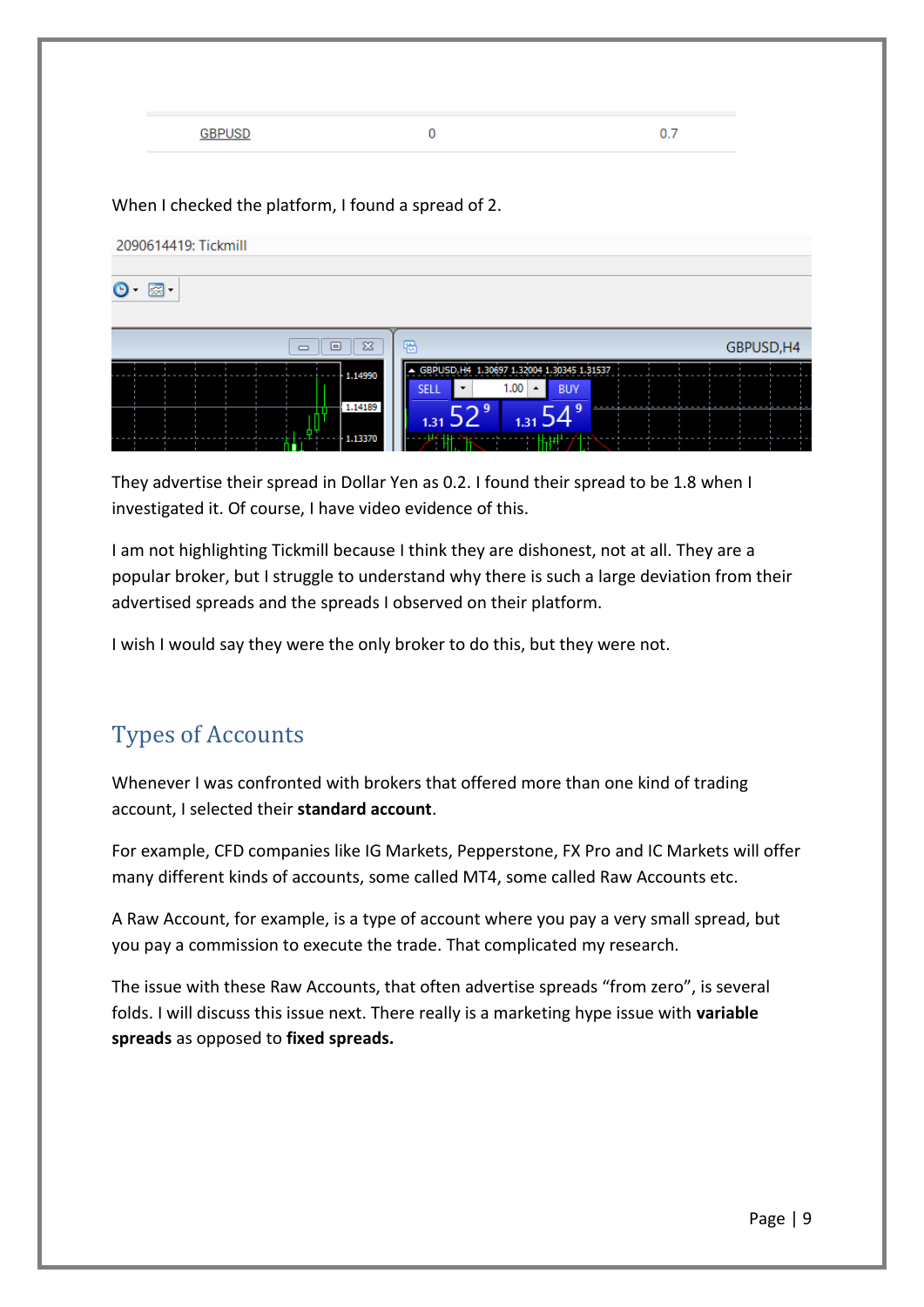# <span id="page-9-0"></span>Variable Spreads vs. Fixed Spreads

Broker spreads have come down significantly in the last decade. When I started trading some 20 years ago, the Dow Jones index intra-day spread was 10, and the Dax index intraday spread was 8. Today these spreads are reduced to as low as 0.8.

When you test a broker's spreads, you need to differentiate between what the broker wants you to think, and what the broker is really offering.

Brokers offer two kinds of spreads:

Fixed spreads

Variable spreads

Let us take a look at the difference between these two pricing methods amongst CFD brokers.

## Fixed Spread

The brokers spread is fixed during the trading day, no matter how volatile the market gets. If the broker is offering say a 1-point fixed spread in-hours in the Dow index, then no matter how volatile the markets get, you as the trader can execute a trade at a 1-point bid-ask.

The broker may have a slightly higher spread during the night, but it is still fixed. For example, one broker had fixed FTSE 100 spread during the day (from 6am until 10pm) of just 0.4. Between 10pm and 6am their spread was still fixed, but it was now 4 points. We consider that a fixed spread.

I found many brokers who offered fixed spreads on **SOME** of their products, but I found almost no brokers globally that offered fixed spreads on **ALL** their products.

# Variable Spreads

The brokers like to portray themselves in the most favourable light. Who doesn't? I accept that. The problem I have with the majority of CFD brokers globally is when they claim to have spreads "**from**".

"Come and trade the FTSE from 0.5".

"Come and trade Euro Dollar from 0.3"

"Trade DAX Index from 0.8"

Except you never get to trade the FTSE at 0.5, or Euro Dollar at 0.3, because the spreads are **variable**, and it is only in the rarest of moments that the spread is as low as advertised.

I found many brokers who had "spreads from zero", but when I tested the platform, I found I could never trade on zero spread.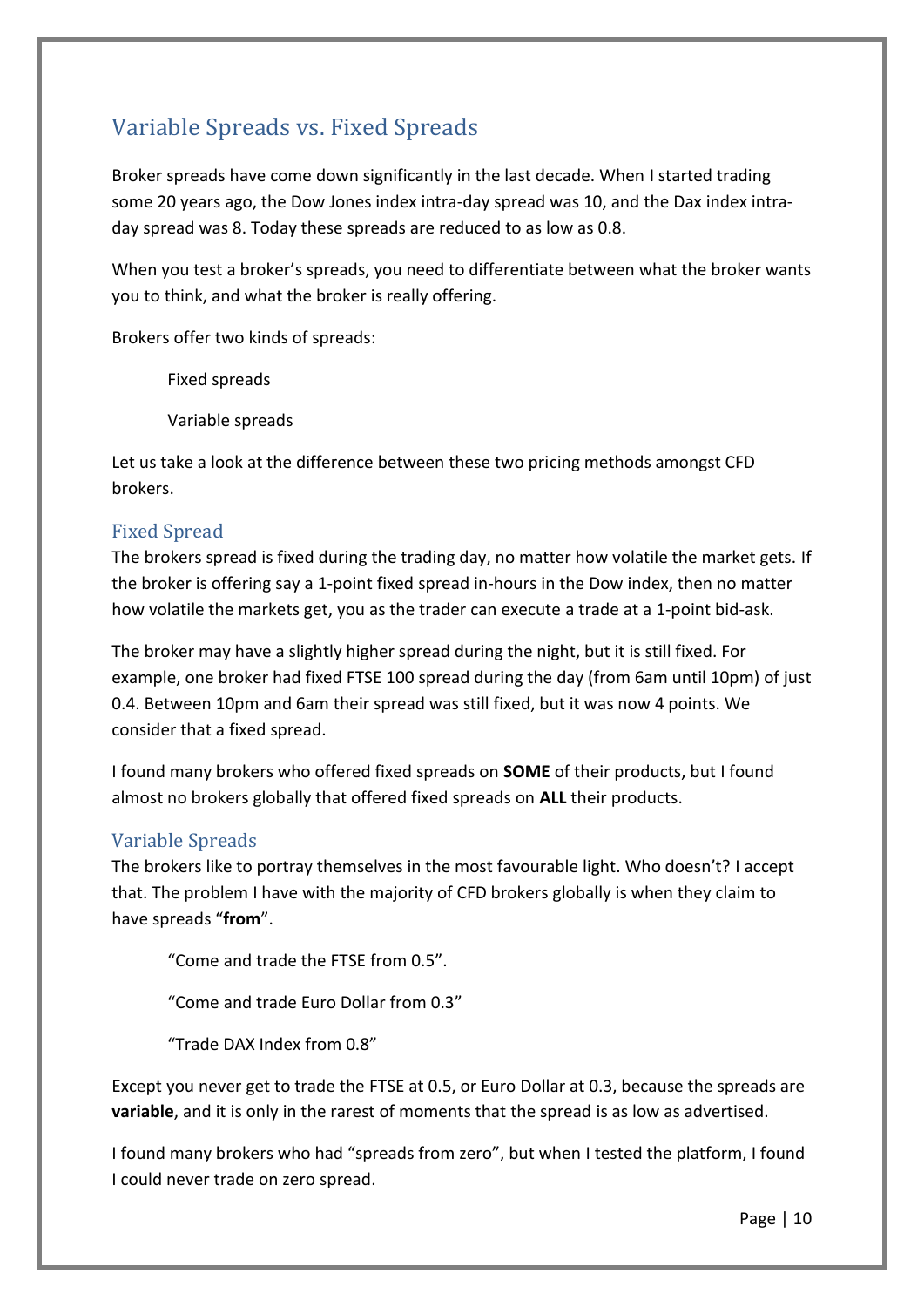The term "variable spread" is a curse, in my opinion. I never know what spread I get to trade on. As your trading size grows and you begin to trade bigger positions, it becomes a significant issue, as your trading cost can spiral out of control.

Let me give you two examples from two platforms, during a volatile trading session in the Dow Jones index and in the DAX index in the first week of March 2020.

One quote is from a prominent global CFD provider called Saxo Bank. Their platform is touted as one of the great ones in the industry. I don't doubt that, but I am certain that many traders using the CFD platform are unaware of the meaning of trading on variable spreads.

Saxo Bank publishes its spread on the DAX Index on their website as:

| Index Tracker | Spread <sup>(1)</sup> Classic | Spread <sup>(1)</sup> Platinum | Spread <sup>(1)</sup> VIP |
|---------------|-------------------------------|--------------------------------|---------------------------|
| Germany 30    | 2.00                          | 1.50                           | 1.00                      |

Saxo Bank tends to have a spread around 1,5, depending on the account you have.

The other quote is from a fixed spread CFD broker. TradeDirect365 prides itself for having fixed spreads on all their products. The differences between the two are significant.



Saxo Bank offers variable spreads, which reflect the volatility in the market. Here their prices are 2.4 wide. TD365 offers fixed spreads, and their spread is fixed at 1.

If you actively trade during the day, and you consistently pay 1.4 more for your entry/exit, you are financially out of pocket. I don't mean to point fingers at Saxo Bank – I am Danish after all – but when a broker advertises spreads around 1 to 1.5, and you end up paying 2.4, then you pay significantly more than you had anticipated, and this adds up over time.

When I took the screen shots, the Dow Jones index was even wider apart. Saxo Trader is 3 point spread, while TD365 is 1-point spread.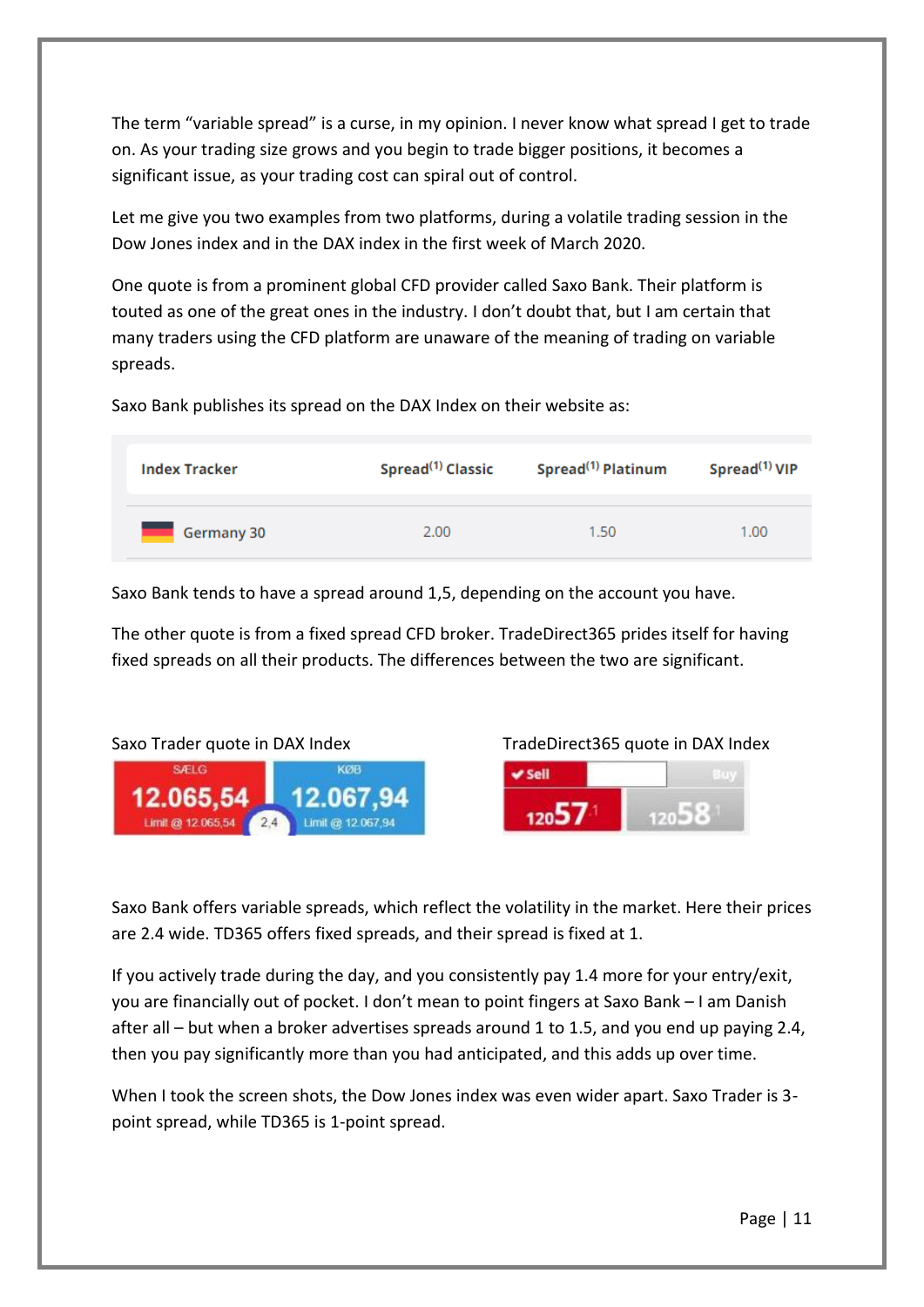## Saxo Trader quote Dow Index TD365 quote in Dow index SÆLG KØB **√** Sell 26.401 26  $263/8$ Saxo Bank publishes its spread in the Dow Jones index as **Index Tracker** Spread<sup>(1)</sup> Classic Spread<sup>(1)</sup> Platinum Spread<sup>(1)</sup> VIP

NOTE: I tried to take screen shots at the same time, but they are taken a minute apart, which explains why the prices between the same products are not near identical. The screen shots are taken "in-hours" while the US markets were open.

1.60

1.40

1.80

# Solving the Issue

**US 30 Wall Street** 

Most brokers will also publish their "**average spread**" over a trading session. I videoed brokers' quotes over a period of time, but I gave them the benefit of the doubt by publishing their own average spread prices. This is an ESMA regulatory requirement for brokers within the Euro Zone to display this information on their website.

When I tested brokers with variable spreads, which were not residing inside the EU, I conducted my own test by recording it on video. This meant recording the screen and attempting to approximate the average spread.

# Fixed and Variable Spreads Brokers

Many brokers, such as ETX Capital, use both fixed and variable spreads. It means that many brokers will have fixed spreads in say stock indices while they have variable spreads in currencies.

# The Problem with Variable Spreads

The problem I have with variable spreads might be considered amateurish. I am not an institutional trader, where they are used to having trading on variable spreads. However, I find it somewhat unethical that variable spreads are used as a marketing tool. From a trader's perspective I find it frustrating that the bid-ask on my fill prices are unpredictable.

I saw (and videoed) many brokers widen the spread in the Dow Jones index to up to 14 points spread during volatile trading conditions. All the while, I traded with my own broker which has always offered fixed spreads on stock indices, a product I trade a lot.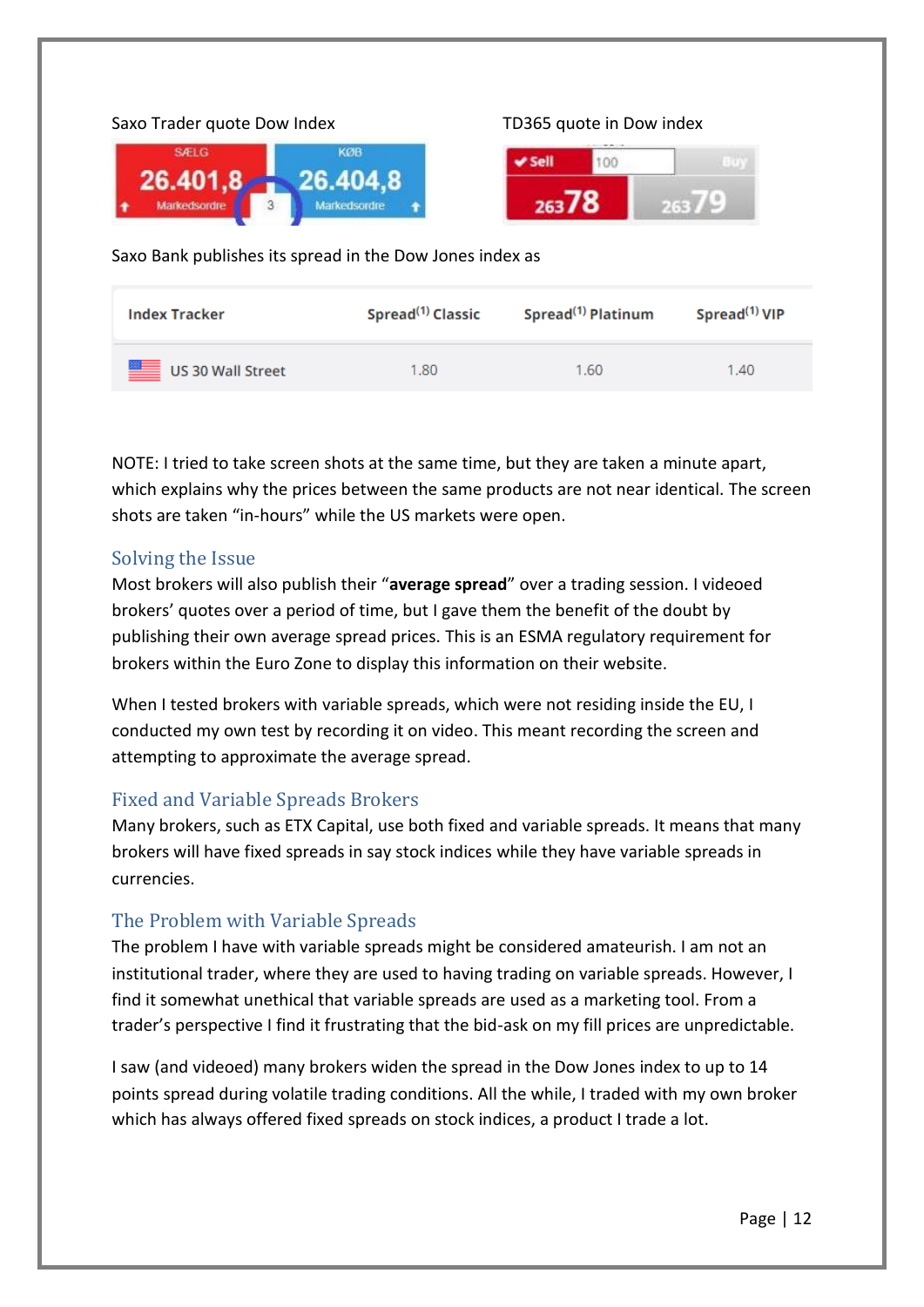I argue that while a variable spread might give the appearance of a tighter spread, once you factor in the uncertainty of the fill price, you are better off trading on a fixed spread, especially in volatile markets.

If you trade a Raw Variable Spread account, and you trade "From 0.3" in say Euro Dollar, but then you also have to pay commission on top, you end up worse off than if you just trade at say 0.7 spread fixed.

0.7 fixed on Euro Dollar may not sound as appealing as "Trade from 0.3", but if you never get filled at 0.3 anyway, and you factor in the commission paid on top, it is easy to see how misleading the "from 0.3" really is. Sadly, I saw this phenomenon a lot in my research, leading me to believe that many CFD traders are being robbed of an opportunity to get decent fills on their trades.

As I said earlier, many brokers make big claims in their marketing about their spreads. It looks good on an advert to say, "spreads **from** zero". The reality is entirely different.

More often than not these "spreads from zero" promotions are completely false. In fact, not once in my entire investigation did I manage to witness a zero spread, or indeed take a screen shot or record a video where the spread was actually zero.

It seems that zero spread is like the Loch Ness monster. We all heard about it, but no one has actually ever seen it!

# <span id="page-12-0"></span>MT4 Brokers vs. Home-grown Platforms

Most brokers offer an industry standard platform called MT4 or MT5. I am a "point and click" trader, who does not use algorithms for my trading. I am not a fan of the MT4 platform. I find the platform archaic, and the layout ditto. That is a subjective opinion, of course. I accept that.

Whenever a broker had both a home-grown platform and an MT4 platform, I tested the home-grown platform only. If the broker only had an MT4 platform, I tested the MT4 platform.

The vast majority of the brokers I tested only had an MT4 platform, which made my PC full of downloaded MT4 platforms. It also made that part of the investigation rather tedious.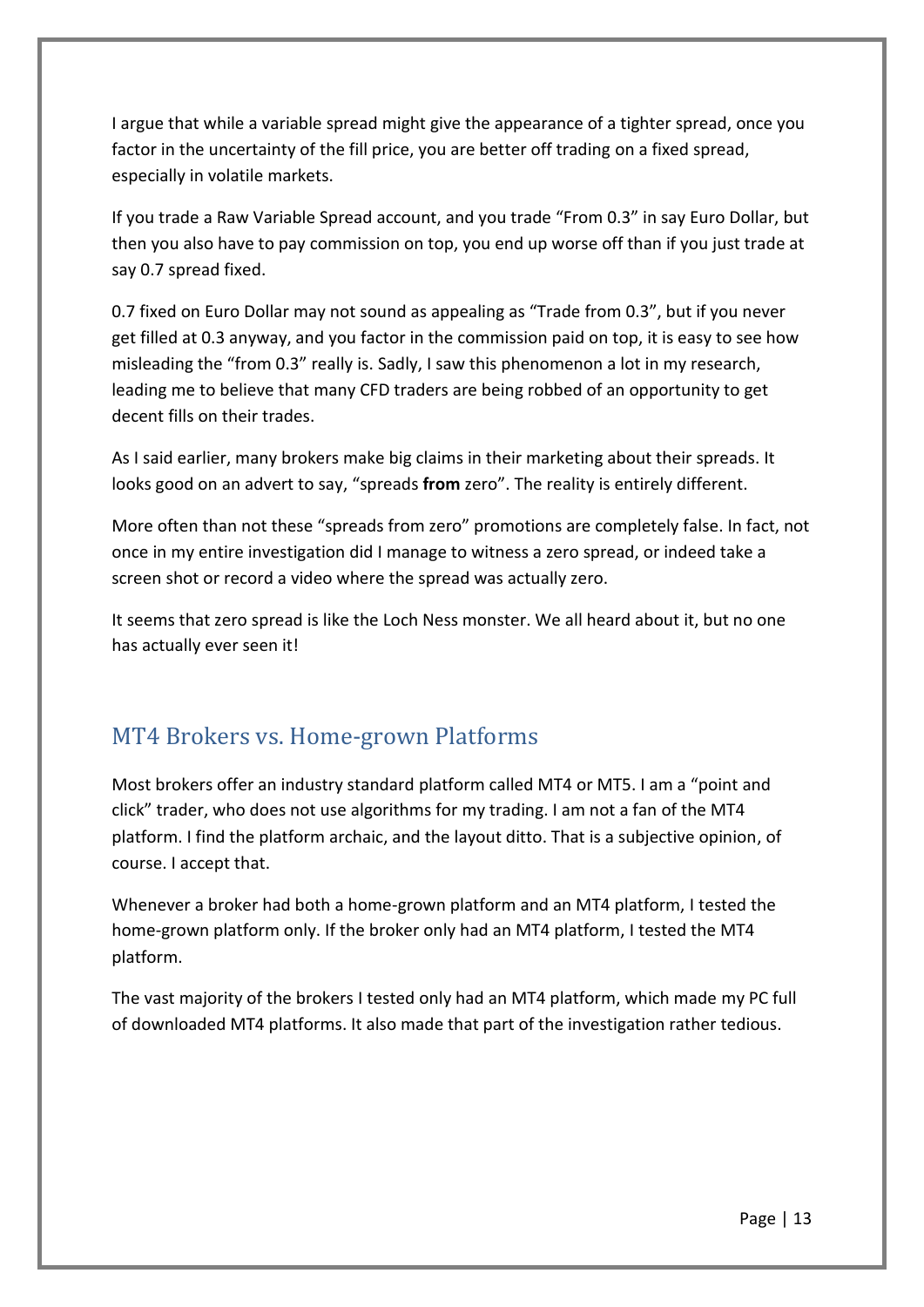# <span id="page-13-0"></span>ESMA Changes and Regulation

In August 2018 the European super regulator ESMA announced new rules for the CFD brokers residing inside the European Union. In essence there were 2 major changes to the current regulation:

- **1. Margin (also called leverage) was reduced from 200:1 to 20:1. It meant that traders now had to have 10 times more funds on their account to place the same bet as before.**
- **2. CFD brokers have to guarantee the client cannot go into a negative balance, where in effect they end up owing money to the broker.**

Many traders have begun to seek CFD brokers in jurisdictions outside of the EU. During my research I conducted tests on brokers with different licences.

- **1. FCA – UK regulator**
- **2. BAFIN – German regulator**
- **3. CYSEC – Cyprus regulator**
- **4. ASIC – Australian regulator**

I also came across some brokers that had dubious regulations such "regulated on the Marshall Islands", or the "Grenadines". I encountered a number of websites where a spell checker could have come handy, unless that is a new way of spelling "Registered" (see below). Another broker offered a "pro**ff**essional" service!!!

## Would you trust a broker that can't spell?

## While the broker below may be a fine broker, I recommend a quick spell check!

Seven Star FX LTD incorporated and regulated under ragistration number 23895 IBC 2016 by the Financial service authority (FSA) of Saint Vincent and Grenadines.

Ragistered address : Suite 305, Griffith Corporate Center, Beachmount, Kngstown, St. Vincent and the Grenadines.

# Naughty Brokers

I found many larger brokers had more than one licence. For example, Markets.com and IG Markets has licences in a handful of jurisdictions, such as Cysec, FSCS, ASIC, FSC and FCA, as do firms like CMC.

After the new ESMA rules took place, I took contact with several European brokers who also had an Australian branch. I wanted to see if they would let me open an account there and give me the margin that was no longer available in Europe.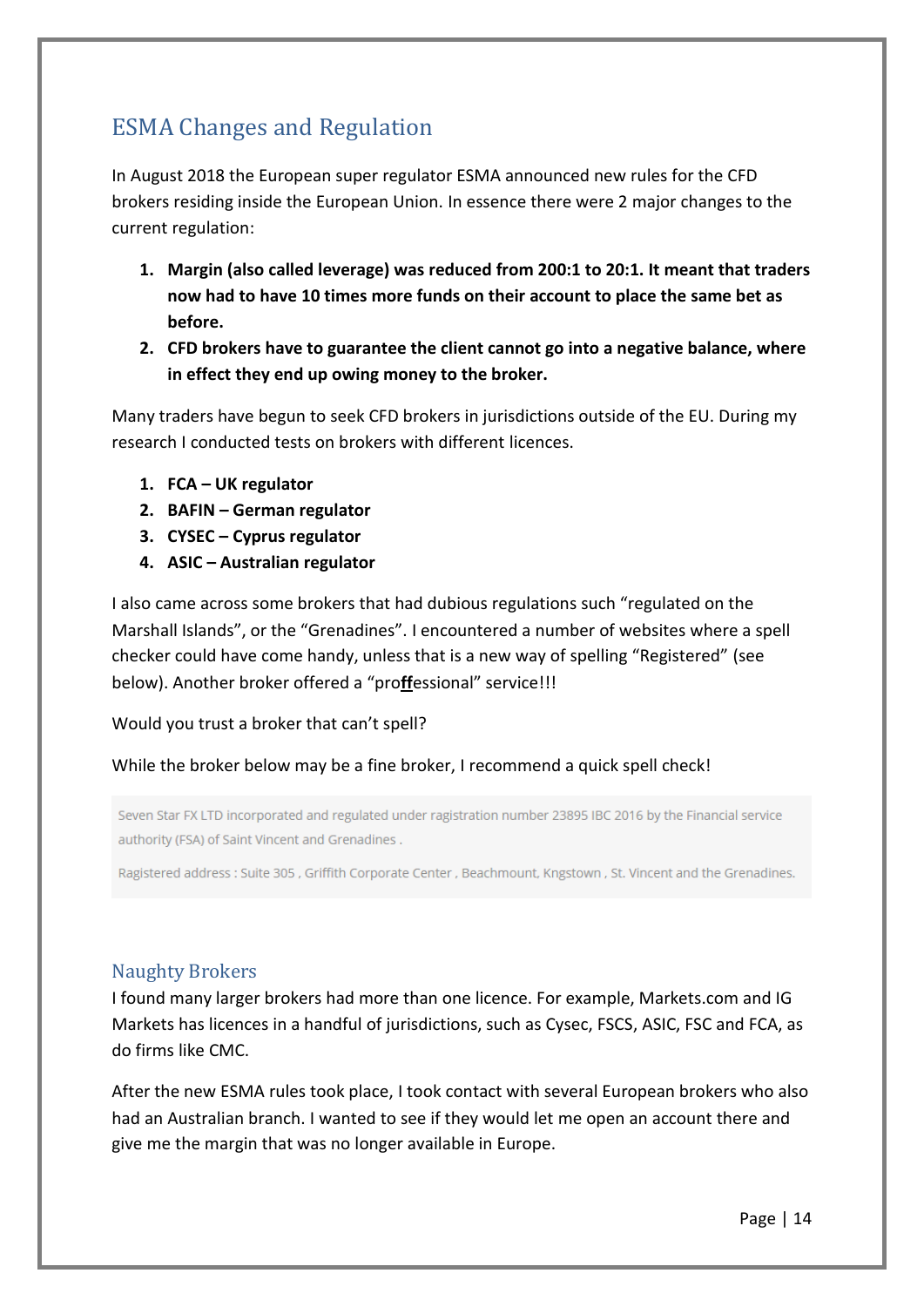Initially all brokers informed me that it was illegal for them to offer European customers an account in Australia because they already had a licence in Europe, and as such, I should be regulated by the local licence. Fair enough.

Some 48 hours later an email from one of the brokers I had contacted in Australia now contacted us via their Swiss branch, offering to open an account with more leverage. I have evidence of this. I don't want to name and shame, but it is evident that brokers are trying to find ways around the ESMA regulation.

## ESMA vs No ESMA

The sad truth is that ESMA did no one any favours. They merely exported the problem out of their own jurisdiction. Traders began to look outside the EU for brokers who could offer the margin they were used to.

I explored different jurisdictions, such as the Marshall Islands, the Grenadines, the Seychelles, and the Bahamas. There are plenty of brokers operating from these jurisdictions.

The problem I have with these brokers is the regulatory risk. If something was to go wrong, God forbid, but if something was to go wrong, then as a trader in Europe, you have very little power to pursue a broker from say the Grenadines.

Virtually anyone with a little money can set up a licence in on offshore haven. It takes very little seed capital, in some cases as little as \$50,000. Then you get yourself an MT4 licence, tap into an affiliate network, and away you go. You are now a CFD broker.

I investigated, to the best of my ability, the background of the brokers I tested. In almost all the cases I came up with a blank, when it came to offshore brokers. In many cases there was not even an address or a phone number.

## Australia

One jurisdiction came up as a big surprise. I looked at the banking system in Australia. Banks like Westpac, that many CFD brokers in Australia use, are considered one of the 25 safest banks in the world. That makes a big difference, if you decide to open an account with a broker outside the EU. You are not sending the funds to some unknown backstreet bank in an obscure offshore haven. You are sending it to a tier 1 Global Bank.

Australia also have an independent Ombudsman, so if a dispute does arise, then a European trader does have some legal foundation to operate from.

Australia might be an 18-hour flight away for Europeans, but in terms of banking and trading with a CFD broker "down under", it is as if you are trading with a broker in say London. You transfer funds to a global bank.

There is an around-the-clock customer service helpdesk to assist you. In short, it may not be London or Frankfurt, but it feels safe, and there is a solid regulation behind.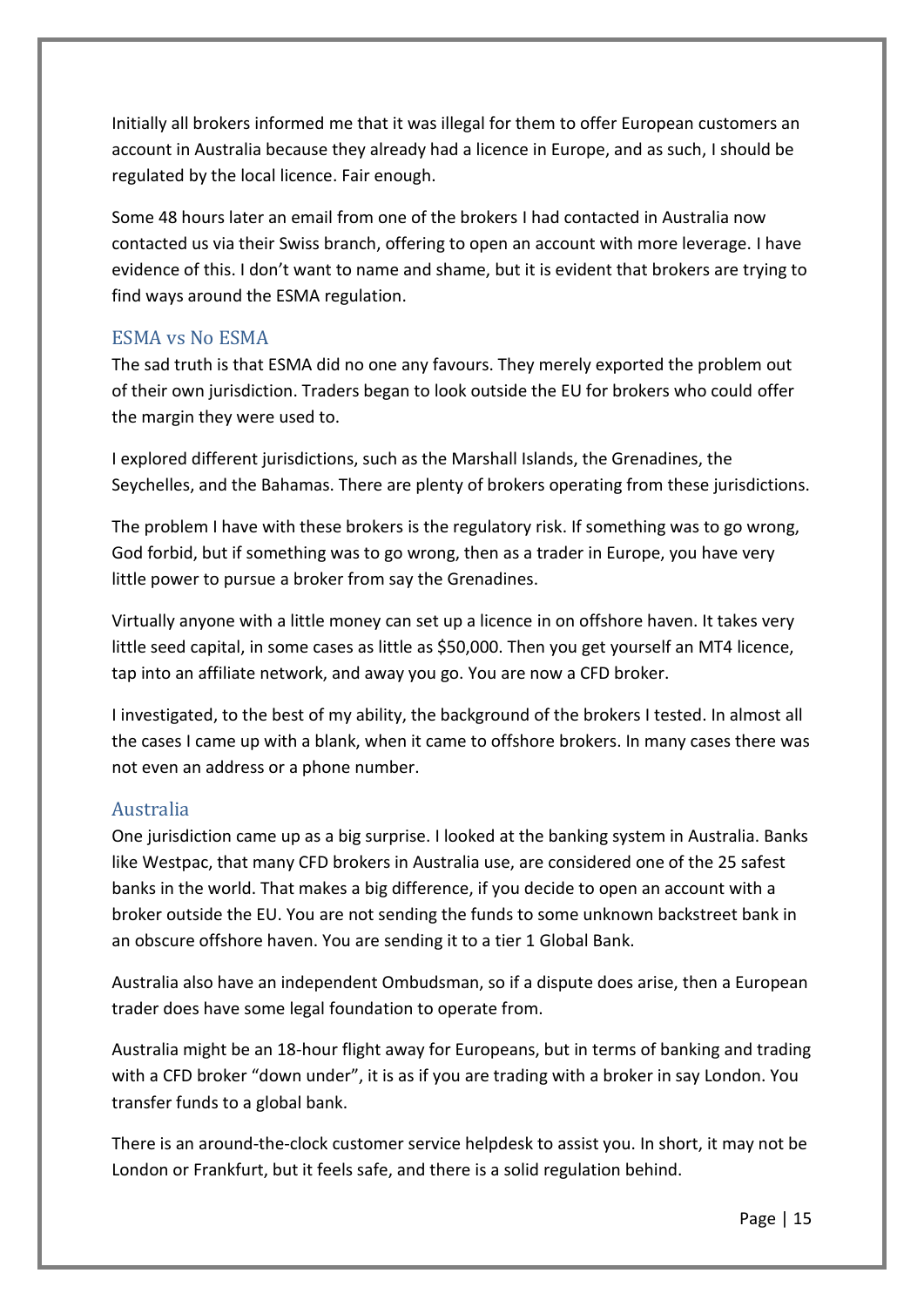Many Australian brokers I investigated also offered **negative balance protection** for their clients, something which particularly pleases the hordes of European traders that have opened an account down under, in order to get 200:1 margin.

# <span id="page-15-0"></span>Fees and Charges

Investigating "fees and charges" was a minefield. It seems many brokers are not overly helpful when it comes to disclosing what charges their clients incur. It means diving into brokerage statements to find the swap fees, and the overnight funding fees.

Before I disclose the result of my investigation, I need to talk about fees and charges. There are the normal charges that you see every CFD broker will undertake. These charges are:

- **1. Overnight funding**
- **2. Guaranteed stop-loss**
- **3. Normal commission charges**

Those charges are part and parcel of having a CFD trading account. Obviously, some charge more than others. Some charged LIBOR plus 1% for overnight holdings and some charged LIBOR plus 1.5%.

I am of the opinion that VERY few CFD traders are aware of the funding undertaken by their broker. A trader may trade with a CFD broker with excellent execution and good bid-ask prices but are oblivious to the nightly charges.

I believe that trading is a profession, and I am the shopkeeper. It is up to me to acquire my "inventory" at the cheapest prices (spread wise).

Then there are the charges and practices that are outrageous and out-right unfair. This is the point in my review where I want to be a little careful what I say. I do not want to find myself at the wrong end of an angry broker. Here are our findings:

# Inactivity Fee

Some brokers find it ok to charge their clients \$25 per month, whenever the client has been inactive for a month. I find this practise unfair. I have a list of brokers who engage in this practise, but I will not make this public. It is up to the individual trader to investigate if their own broker engages in this practise, and then decide for themselves if they are ok with it.

# Persistent Slippage

Some brokers may have low spreads, but they are mightily good at just nipping a point here and there from their clients through slippage. Your stop loss on a long trade was 43, but the broker fills you at 42.5. You just paid an extra 0.5.

This happens a lot, unfortunately. I spoke to a wide network of traders, and it seems almost no broker in the CFD industry is exempt from this practise. It would be unfair to name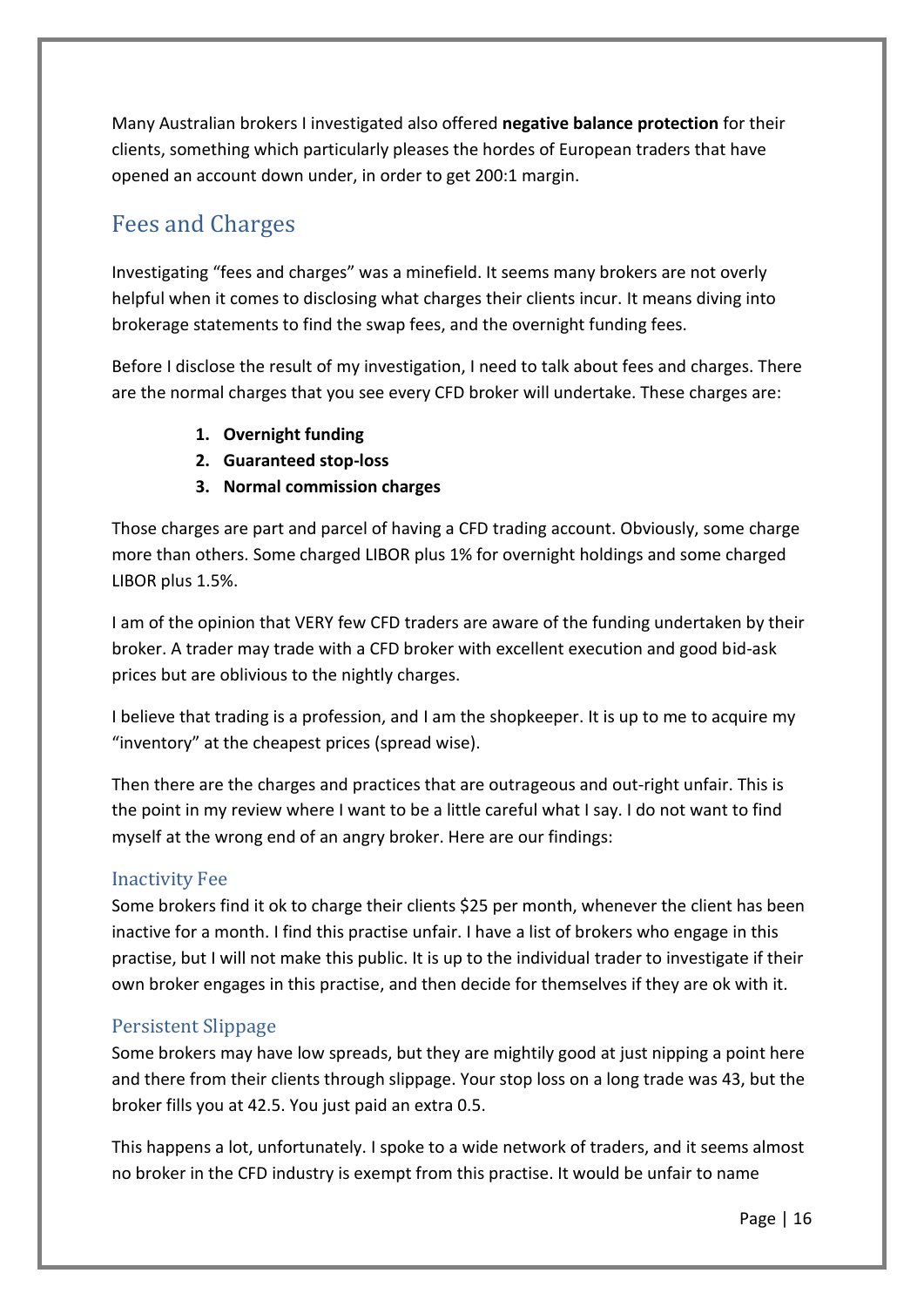names. However, it might be worthwhile to remember that slippage is a two-way street, and I only saw a few brokers where you received the benefit of a better fill than expected.

It reminds me of the case against FXCM, who were fined 16.9 million US Dollars for their asymmetric slippage against their clients. It meant that their clients never benefitted from better fill prices.

[https://www.financemagnates.com/forex/brokers/fxcm-uk-announces-16-9-million](https://www.financemagnates.com/forex/brokers/fxcm-uk-announces-16-9-million-settlement-with-fca-for-asymmetric-slippage/)[settlement-with-fca-for-asymmetric-slippage/](https://www.financemagnates.com/forex/brokers/fxcm-uk-announces-16-9-million-settlement-with-fca-for-asymmetric-slippage/)

# Conversion of Profit and Loss to Base Account

Most CFD brokers only let the trader trade in the underlying currency of the asset you are trading. When you trade the Dow, you are essentially trading a US dollar asset. When you trade the DAX index, you are trading a Euro asset.

If your base account is in British Pounds, it means that your gains and losses from your Euro asset trading or US Dollar asset trading needs to be converted back to British Pounds.

I found some brokers that engaged in outrageous conversion practises. Again, I decided not to name and shame, because I felt the purpose of the review is to first and foremost identify the brokers with good bid-ask spreads.

While I have proof of my claims, I would prefer to appeal to the traders reading this document to check their statements. Some CFD brokers use exchange rates to convert gains and losses that would make your holiday currency purchases in the local supermarket seem fair. If Sterling Dollar is trading at \$1.30 in the spot market, it seems unfair that a broker should use \$1.25 as the conversion rate.

# How to Avoid Conversion Charges

When you open a CFD account, you nominate your base currency. A trader from Germany will probably have a base account in Euros, while a Danish trader may have a base account in Danish Kroners, and so forth.

During my testing I found a practise amongst brokers to charge a **horrendous exchange rate** when they convert clients' profits or losses back to the base currency of the account, as discussed above. This is a grossly unfair practise, one that sees brokers skim their clients' money almost unnoticeably. I found this practise rife, with many brokers doing it.

There is one simple solution to this problem. Open an account with a CFD broker that allows you to trade ANY product in your "local" currency.

This means that if your local currency is in Euros, you trade every product with your stake size or contract size denominated in Euros.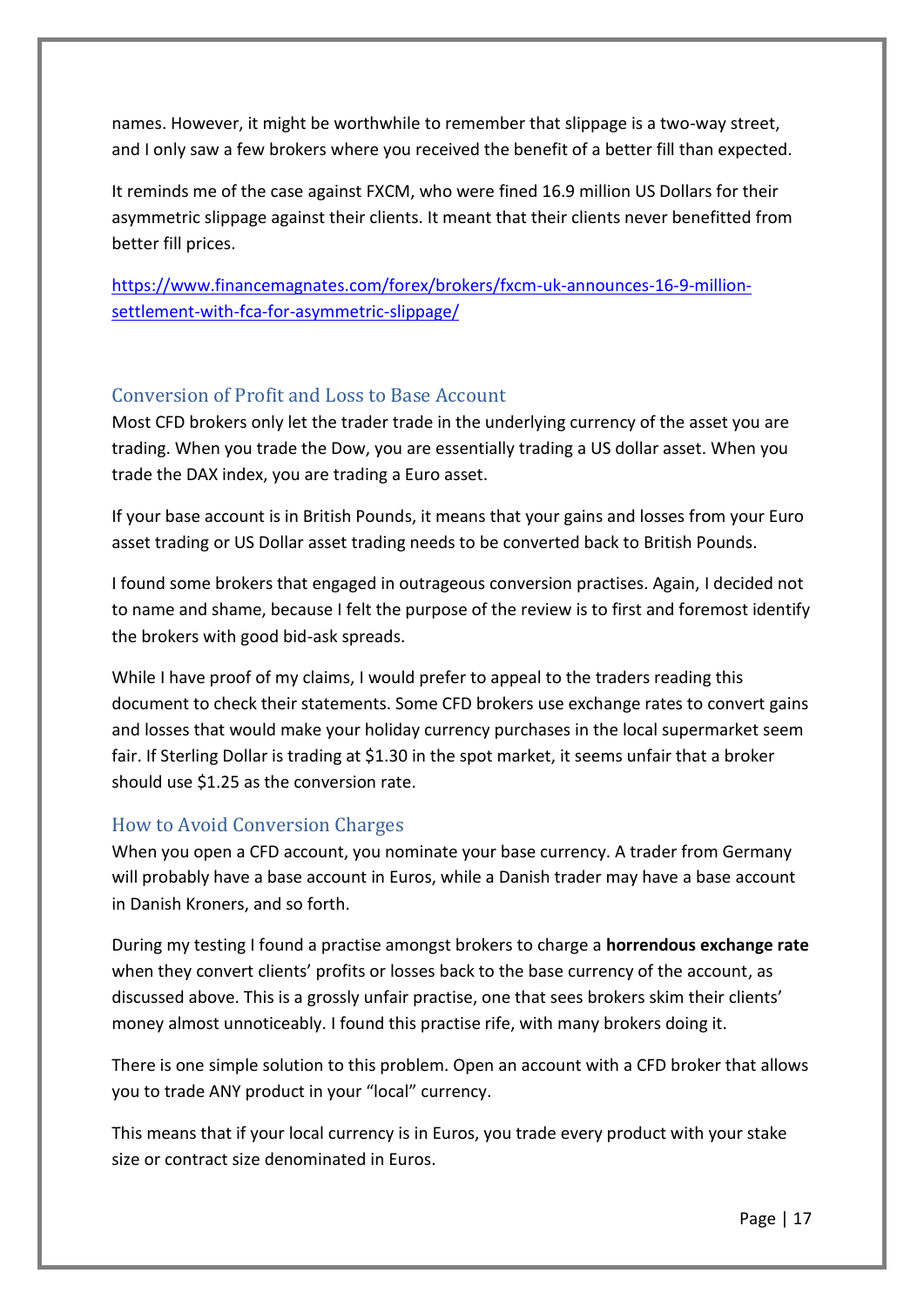If you are a Swedish trader, you set up your base account in Swedish Kroner, and you trade anything you want with your stake size or contract size in Swedish Kroners.

Say you are a Danish trader, and you open a CFD account that will enable you to trade all CFDs in Danish Kroner. It means you can trade the Dow Jones Index in a stake size denominated in Danish Kroners. You no longer have to have your profits, or your losses converted from say US dollars back into Danish Kroners.

It also makes your risk management much easier to understand, as you are more inclined to appreciate your risk in your own local currency than a foreign currency.

I found only one broker offering this account option. By being able to trade in your local currency, your profits or losses are in your local currency, and there will be no need for the broker to "sweep", meaning convert from one currency to another, using an unfair exchange rate.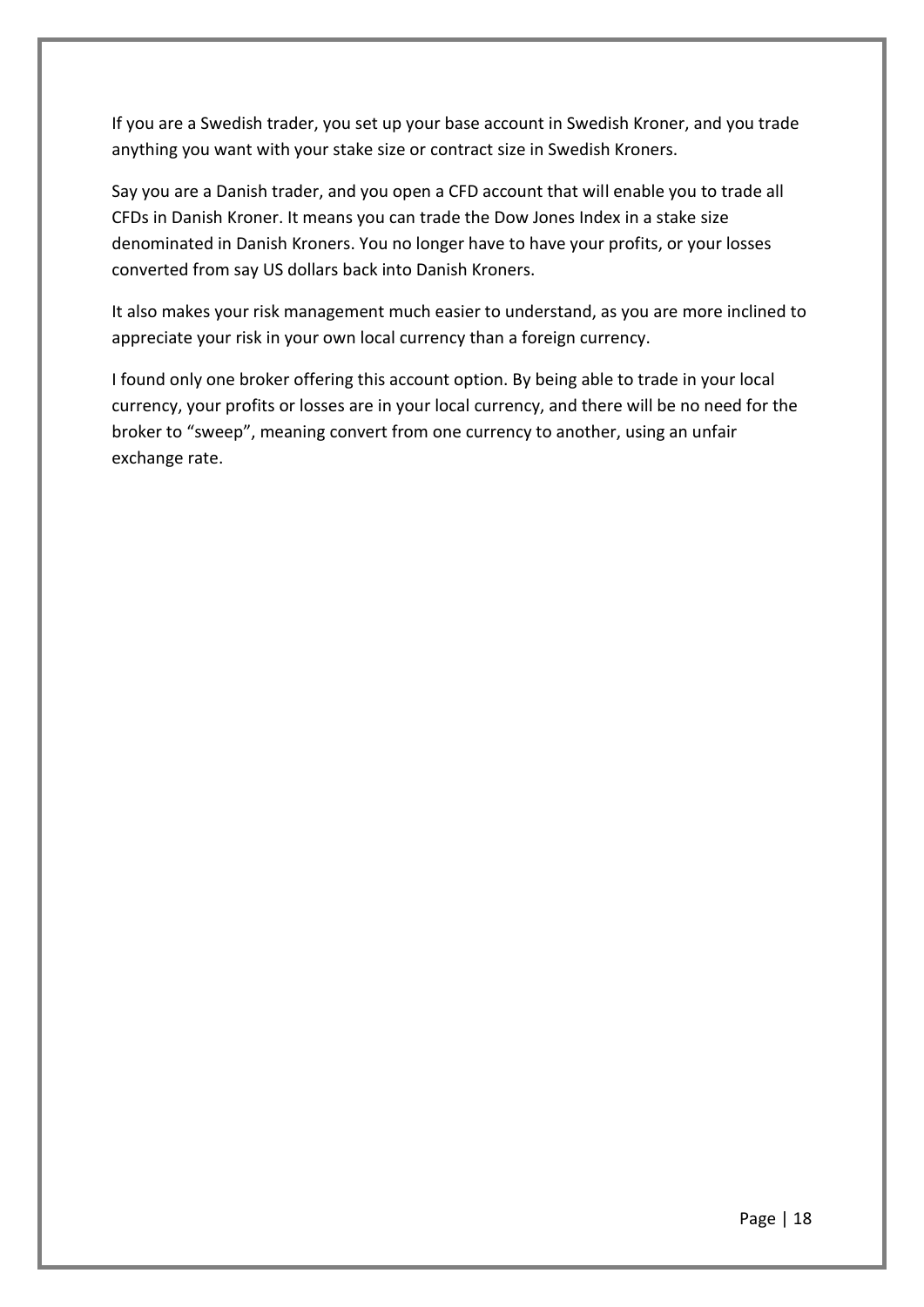# <span id="page-18-0"></span>The Result

I investigated in excess of 100 brokers, but it is a sad fact that many of the brokers were MT4 brokers from outside the EU. It became tedious to see the same platform over and over, just with a different colour setting. Therefore, I have restricted my initial findings to 32 brokers.

Below I have set out the following information in alphabetical order:

| <b>Broker Name</b>     | <b>Broker Score</b> | <b>Spread</b>      |
|------------------------|---------------------|--------------------|
| 8Cap                   | 17.3                | Variable           |
| <b>Activ Trades</b>    | 13.60               | Variable           |
| <b>Admiral Markets</b> | 12.98               | Variable and Fixed |
| <b>ADSS</b>            | 13.50               | Variable           |
| <b>AVA Trade</b>       | 21.90               | Variable           |
| Capital Index          | 22.40               | Variable           |
| City Index             | 13.80               | Variable and Fixed |
| <b>CMC Markets</b>     | 12.90               | Variable and Fixed |
| <b>ETX Capital</b>     | 12.30               | Variable and Fixed |
| <b>FP Markets</b>      | 16.46               | Variable           |
| <b>FX Pro</b>          | 17.95               | Variable           |
| <b>FXCM</b>            | 16.50               | Variable           |
| <b>FXDD</b>            | 28.12               | Variable           |
| <b>FXTM</b>            | 57.05               | Variable           |
| Go Markets             | 14.64               | Variable           |
| Hantec                 | 22.00               | Variable and Fixed |
| <b>HF Markets</b>      | 17.89               | Variable           |
| <b>IC Markets</b>      | 15.60               | Variable           |
| <b>IG Markets</b>      | 13.66               | Variable and Fixed |
| <b>InterTrader</b>     | 13.95               | Variable           |
| JFD Broker             | 17.72               | Variable and Fixed |
| London Capital         | 13.60               | Variable and Fixed |
| Group                  |                     |                    |
| Markets.com            | 11.70               | Variable and Fixed |
| Pepperstone            | 20.38               | Variable           |
| <b>PLUS 500</b>        | 13.07               | Variable and Fixed |
| Saxo Bank              | 12.45               | Variable and Fixed |
| TradeDirect365         | 9.05                | Fixed              |
| <b>Think Markets</b>   | 13.90               | Variable           |
| <b>Tick Mill</b>       | 16.69               | Variable           |
| Trading 212            | 15.34               | Variable           |
| <b>UFX</b>             | 30.05               | Variable           |
| <b>XTB</b>             | 17.25               | Variable           |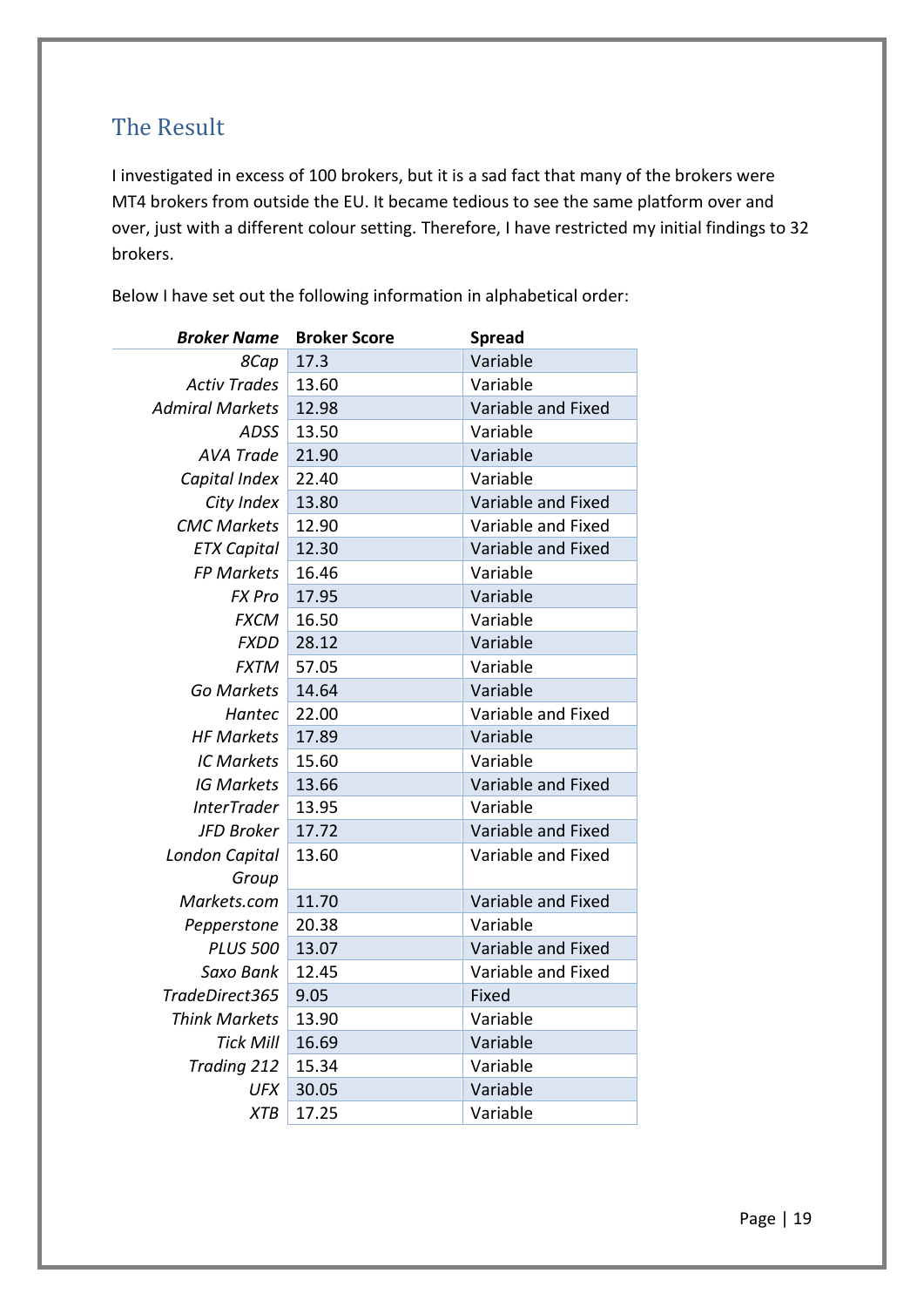The highest spread was 57.05.

The lowest spread was 9.05.

The average spread was 17.79.

If I strip away some of the worst spread offenders (anything over 25), to give a more meaningful "median", the average spread is 15.53.

## …and the winner is…

There are many great brokers around, but the broker I found that had the best prices to execute at was the Australian broker called TradeDirect365.com (TD365). Their total spread score came in at **9.05**.

In comparison, other major CFD companies like IG Market, CMC Markets, and City Index are more than 40% more expensive to trade with. That was a surprise to me.

TD365 was the only broker I investigated that is a 100% fixed spread broker. It meant that their spreads did not change at all during the times I observed the platform.

Incidentally TD365 is also the only broker that offered CFDs where you trade in your local currency. They call it Single Currency Trading.

TD365 doesn't provide a news service, or any other extra services. However, it is a bit like flying with a budget airline. It is significantly cheaper to travel with them than on other airlines, but you don't expect free drinks and food while on board.

From a performance point of view, TD365 had a solid execution policy, even during volatile trading times. The platform did not go down during the testing. I only mentioned that because whilst testing other platforms, even some of the major ones, their platforms would at times pack in.

I had expected some of the major CFD providers to win. It was a surprise to see a relatively unknown brand come out on top.